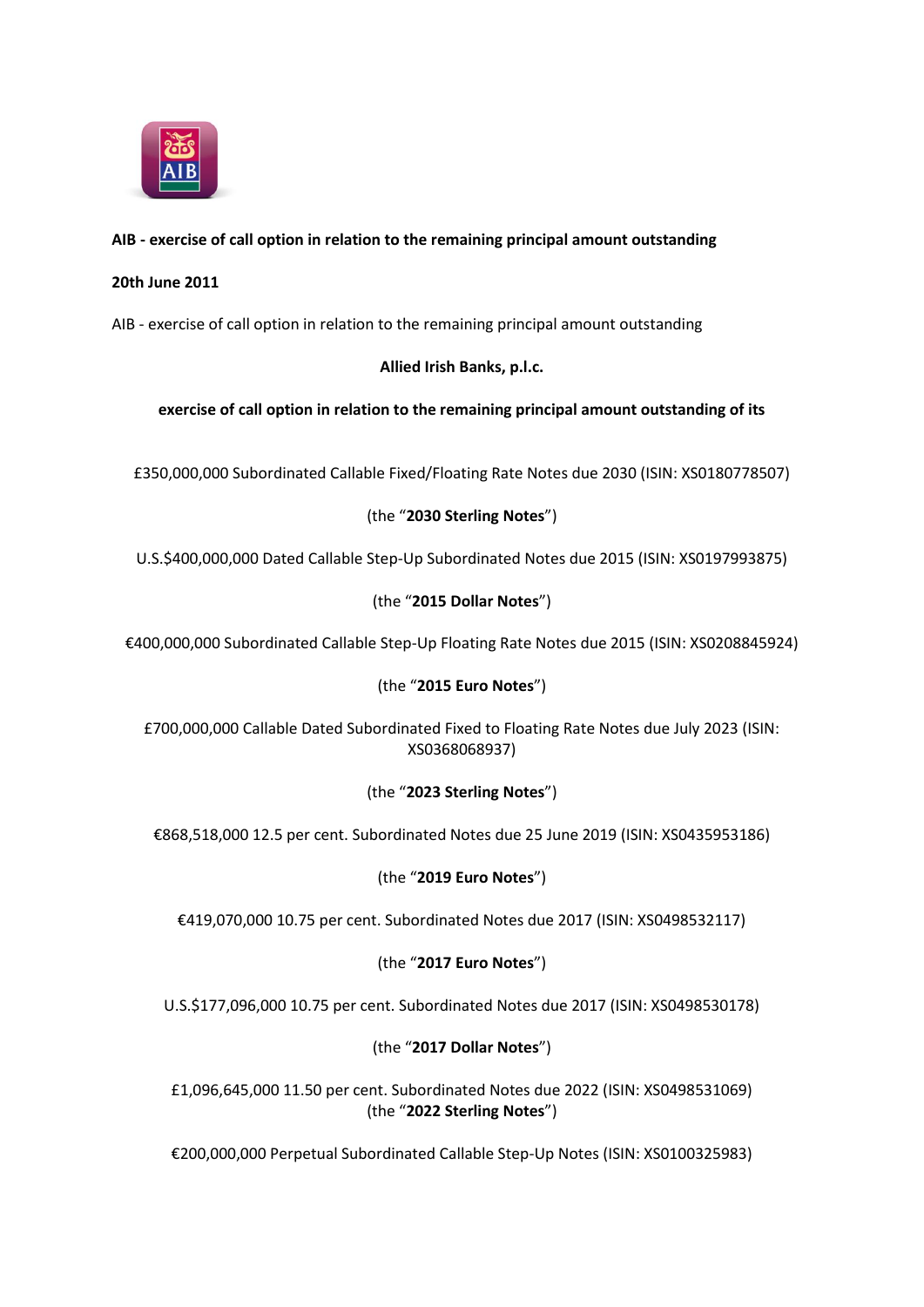(the "**Perpetual Euro Notes**")

£400,000,000 Perpetual Callable Step-Up Subordinated Notes (ISIN: XS0227409629)

(the "**Perpetual Sterling Notes**" and, together with the 2030 Sterling Notes, the 2015 Dollar Notes,

the 2015 Euro Notes, the 2023 Sterling Notes, the 2019 Euro Notes, the 2017 Euro Notes, the 2017 Dollar Notes, the 2022 Sterling Notes and the Perpetual Euro Notes, the "**Notes**")

#### and **AIB G.P. No. 1 LIMITED**

#### **EXERCISE OF CALL OPTION IN RELATION TO THE REMAINING PRINCIPAL AMOUNT OUTSTANDING OF**

AIB UK I LP €1,000,000,000 Fixed Rate/Floating Rate Guaranteed Non-voting Non-cumulative

Perpetual Preferred Securities having the benefit of a subordinated guarantee

of Allied Irish Banks, p.l.c. (ISIN: XS0208105055)

#### (the "**AIB UK I PPS**")

AIB UK 2 LP €500,000,000 Fixed Rate/Floating Rate Guaranteed Non-voting Non-cumulative

Perpetual Preferred Securities having the benefit of a subordinated guarantee

of Allied Irish Banks, p.l.c. (ISIN: XS0257734037)

#### (the "**AIB UK 2 PPS**")

AIB UK 3 LP £350,000,000 Fixed Rate/Floating Rate Guaranteed Non-voting Non-cumulative

Perpetual Preferred Securities having the benefit of a subordinated guarantee

of Allied Irish Banks, p.l.c. (ISIN: XS0257571066)

(the "**AIB UK 3 PPS**" and, together with the AIB UK I PPS and the AIB UK 2 PPS, the "**PPS**")

Allied Irish Banks, p.l.c. (the "**Bank**") gives notice that on 22 June 2011 it will redeem the outstanding principal amount of each series of Notes listed below at the relevant redemption price per nominal amount of Notes specified below pursuant to the Terms and Conditions of each such series (as amended by the Extraordinary Resolution passed at a meeting of the relevant holders of the Notes held on 16 June 2011 details of which were set out in the Bank's announcement of 16 June 2011).

**Description of the Notes Common code/ISINRedemption price per nominal amount**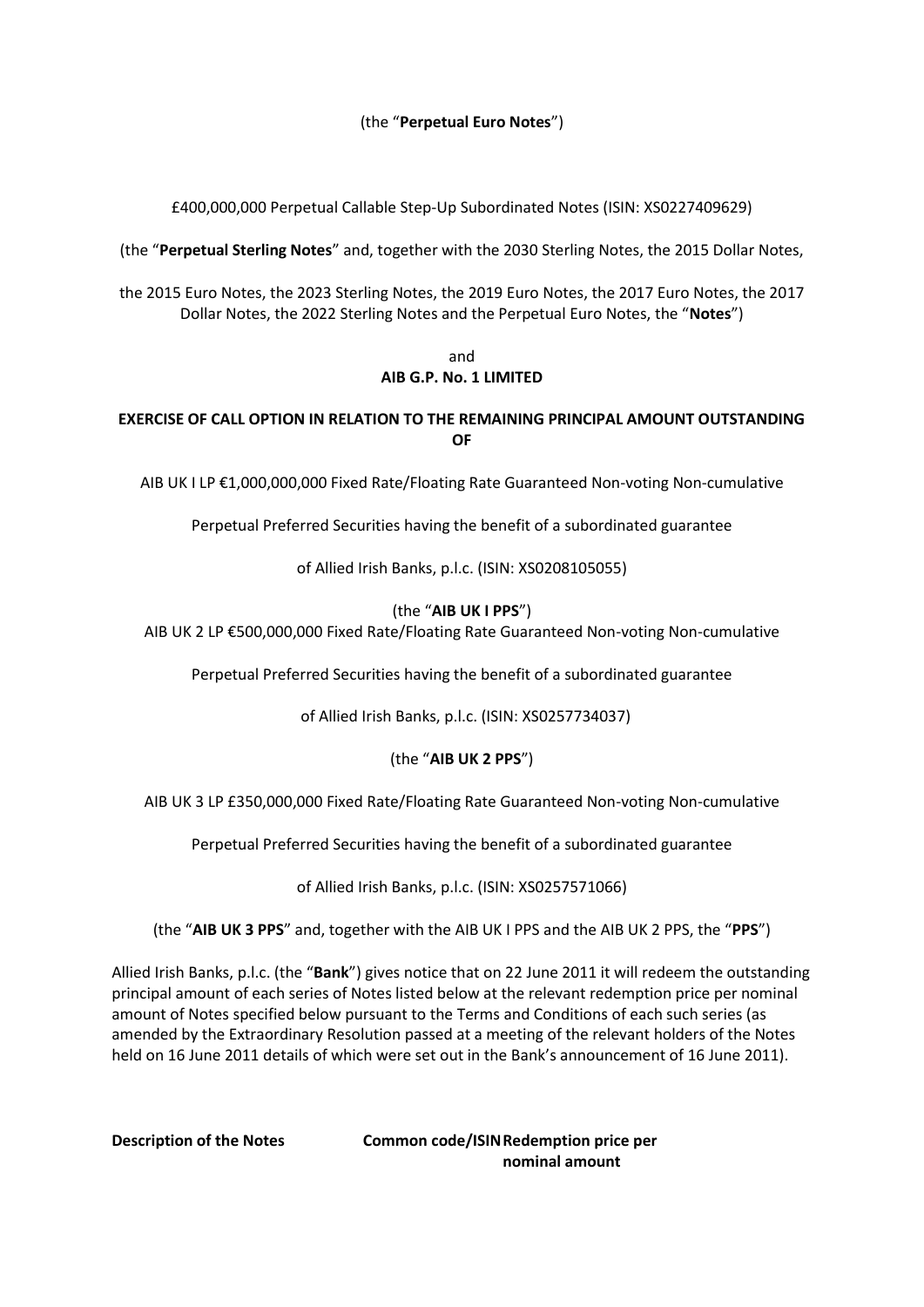| £350,000,000 Subordinated Callable018077850/<br>Fixed/Floating Rate Notes due 2030 XS0180778507 |              | £0.01 per £1,000              |
|-------------------------------------------------------------------------------------------------|--------------|-------------------------------|
| U.S.\$400,000,000 Dated Callable<br>Step-Up Subordinated Notes due                              | 019799387/   | U.S.\$0.01 per<br>U.S.\$1,000 |
| 2015                                                                                            | XS0197993875 |                               |
| €868,518,000 12.5 per cent.                                                                     | 043595318/   | €0.01 per €1,000              |
| Subordinated Notes due 25 June<br>2019                                                          | XS0435953186 |                               |
| U.S.\$177,096,000 10.75 per cent.<br>Subordinated Notes due 2017                                | 049853017/   | U.S.\$0.01 per<br>U.S.\$1,000 |
|                                                                                                 | XS0498530178 |                               |
| £1,096,645,000 11.50 per cent.<br>Subordinated Notes due 2022                                   | 049853106/   | £0.01 per £1,000              |
|                                                                                                 | XS0498531069 |                               |
| €200,000,000 Perpetual                                                                          | 010032598/   | €0.01 per €1,000              |
| Subordinated Callable Step-Up<br><b>Notes</b>                                                   | XS0100325983 |                               |
| £400,000,000 Perpetual Callable                                                                 | 022740962/   | £0.01 per £1,000              |
| Step-Up Subordinated Notes                                                                      | XS0227409629 |                               |

AIB G.P. No 1 Limited ("**AIB GP**"") gives notice that on 22 June 2011 the outstanding principal amount of each series of PPS listed below will be purchased at the relevant redemption price per nominal amount of PPS specified below pursuant to the Terms and Conditions of each such series (as amended by the Extraordinary Resolution passed at a meeting of the relevant holders of the PPS held on 16 June 2011 details of which were set out in AIB GP's announcement of 16 June 2011).

| <b>Description of the PPS</b>         |              | Common code/ISIN Redemption price per<br>nominal amount |
|---------------------------------------|--------------|---------------------------------------------------------|
| AIB UK I LP €1,000,000,000 Fixed      | 020810505/   | €0.01 per €1,000                                        |
| Rate/Floating Rate Guaranteed         | XS0208105055 |                                                         |
| Non-voting Non-cumulative             |              |                                                         |
| <b>Perpetual Preferred Securities</b> |              |                                                         |
| AIB UK 2 LP €500,000,000 Fixed        | 025773403/   | €0.01 per €1,000                                        |
| Rate/Floating Rate Guaranteed         |              |                                                         |
| Non-voting Non-cumulative             | XS0257734037 |                                                         |
| <b>Perpetual Preferred Securities</b> |              |                                                         |
| AIB UK 3 LP £350,000,000 Fixed        | 025757106/   | £0.01 per £1,000                                        |
| Rate/Floating Rate Guaranteed         |              |                                                         |
| Non-voting Non-cumulative             | XS0257571066 |                                                         |
| <b>Perpetual Preferred Securities</b> |              |                                                         |

The Principal Paying Agent for the Notes and the PPS is:

**Citibank, N.A.**